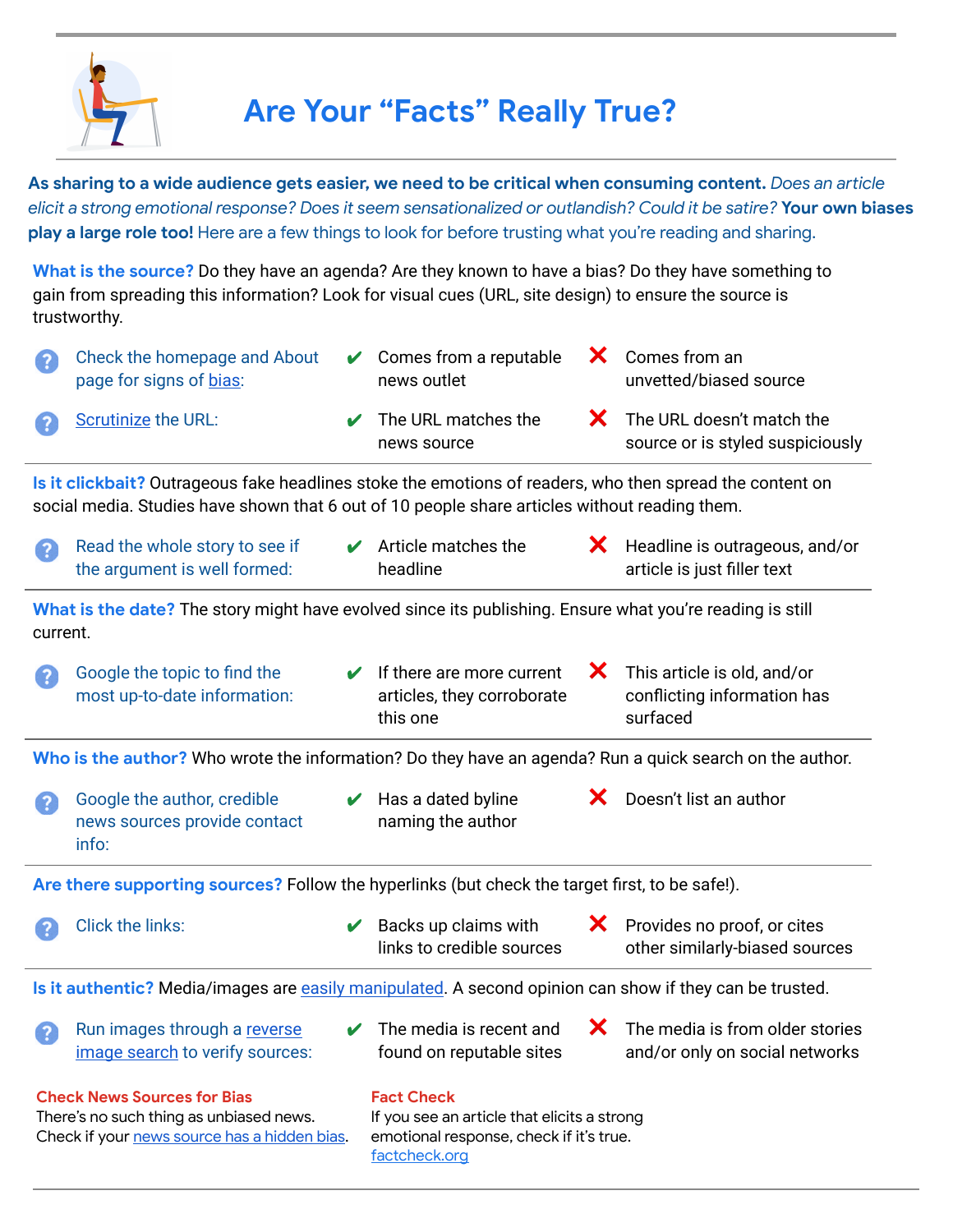#### News source bias

<span id="page-1-0"></span>Bias is the strong inclination or preconceived opinion about something or someone, and can both be in favor of an idea or slanted against it. We all have certain levels of bias, and so do news sources.

# ◆ AllSides<sup>®</sup> Media Bias Chart<sup>™</sup>

All ratings are based on online content only  $-$  not TV, print, or radio content. Ratings do not reflect accuracy or credibility; they reflect perspective only.



AllSides Media Bias Ratings™ are based on multi-partisan, scientific analysis. Visit AllSides.com to view hundreds of media bias ratings. Version 6 | AllSides 2022